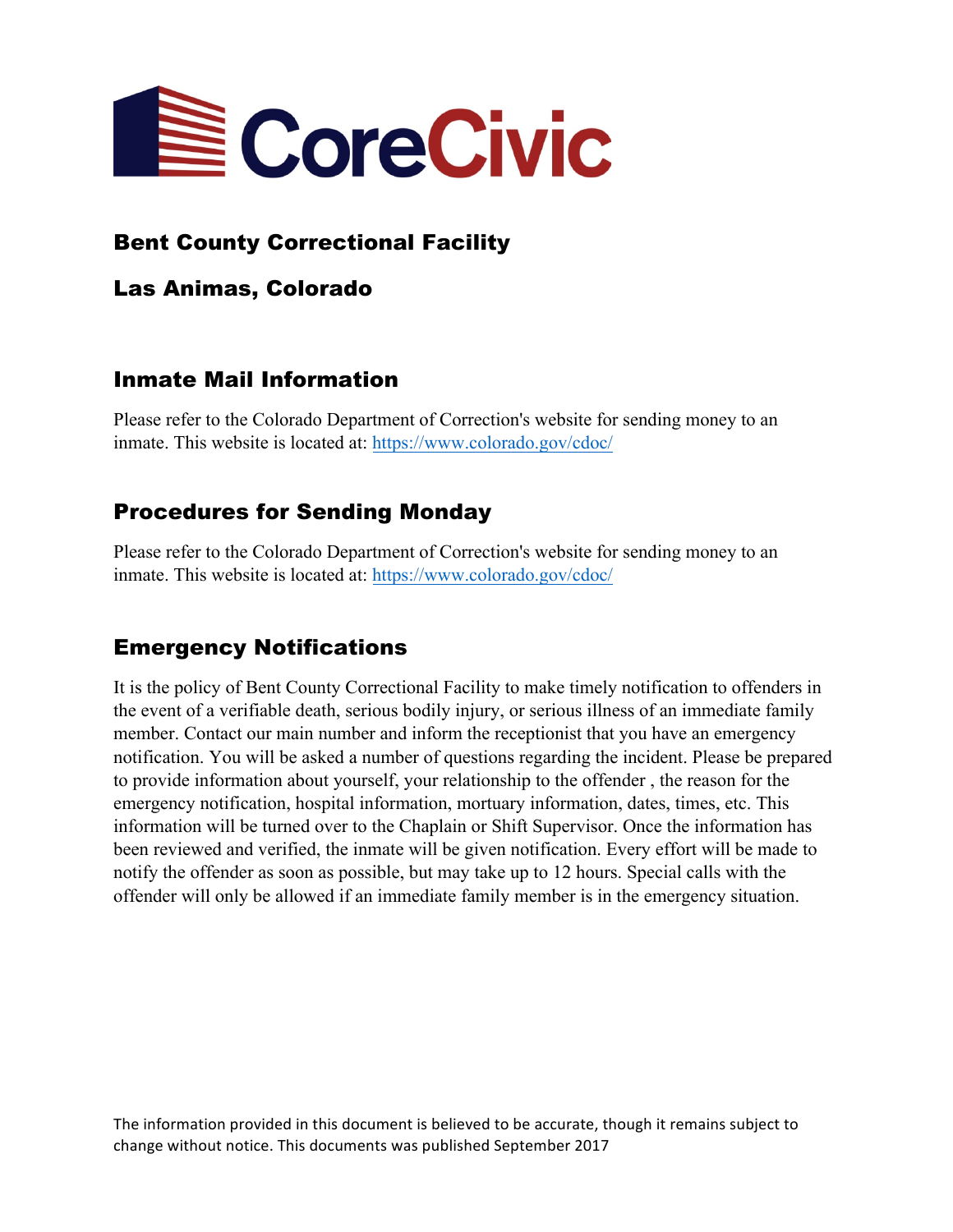# Visitation Frequently Asked Questions

Please refer to the Colorado Department of Correction's web site for visiting information. This we site is located at: https://www.colorado.gov/cdoc/. Also the Bent County Correctional Facility Visitors Handbook.

#### Who can visit?

Please refer to the Colorado Department of Correction's web site for visiting information. This we site is located at: https://www.colorado.gov/cdoc/. Also the Bent County Correctional Facility Visitors Handbook.

## How do I get approved for visitation?

Please refer to the Colorado Department of Correction's web site for visiting information. This we site is located at: https://www.colorado.gov/cdoc/. Also the Bent County Correctional Facility Visitors Handbook.

## How do minors get approved to visit?

Please refer to the Colorado Department of Correction's web site for visiting information. This we site is located at: https://www.colorado.gov/cdoc/. Also the Bent County Correctional Facility Visitors Handbook.

## How long does the application process take?

On average it will take approximately 30 days for the approval process.

#### How will I know if I've been approved?

The offender will be notified when a visitor has been approved.

## What are the days and times of visitation?

Visiting days are Friday, Saturday, and Sunday from 10:00 am to 3:50 pm. Holidays are no exceptions. Begin processing visitors in at 9:30 am and stop processing at 10:45 am, and will resume processing at 12:00 pm. Visitors will not be allowed back into the facility once they leave. Visitors arriving on or after 3:00 pm will not be allowed to visit that day.

## How long can I visit?

Visitors may visit during the times and days referenced above. In the event that we have more visitors than space allows, visits may be cut short on a "first-in, first-out" basis. Exceptions may be made for visitors from out-of-state.

The information provided in this document is believed to be accurate, though it remains subject to change without notice. This documents was published September 2017